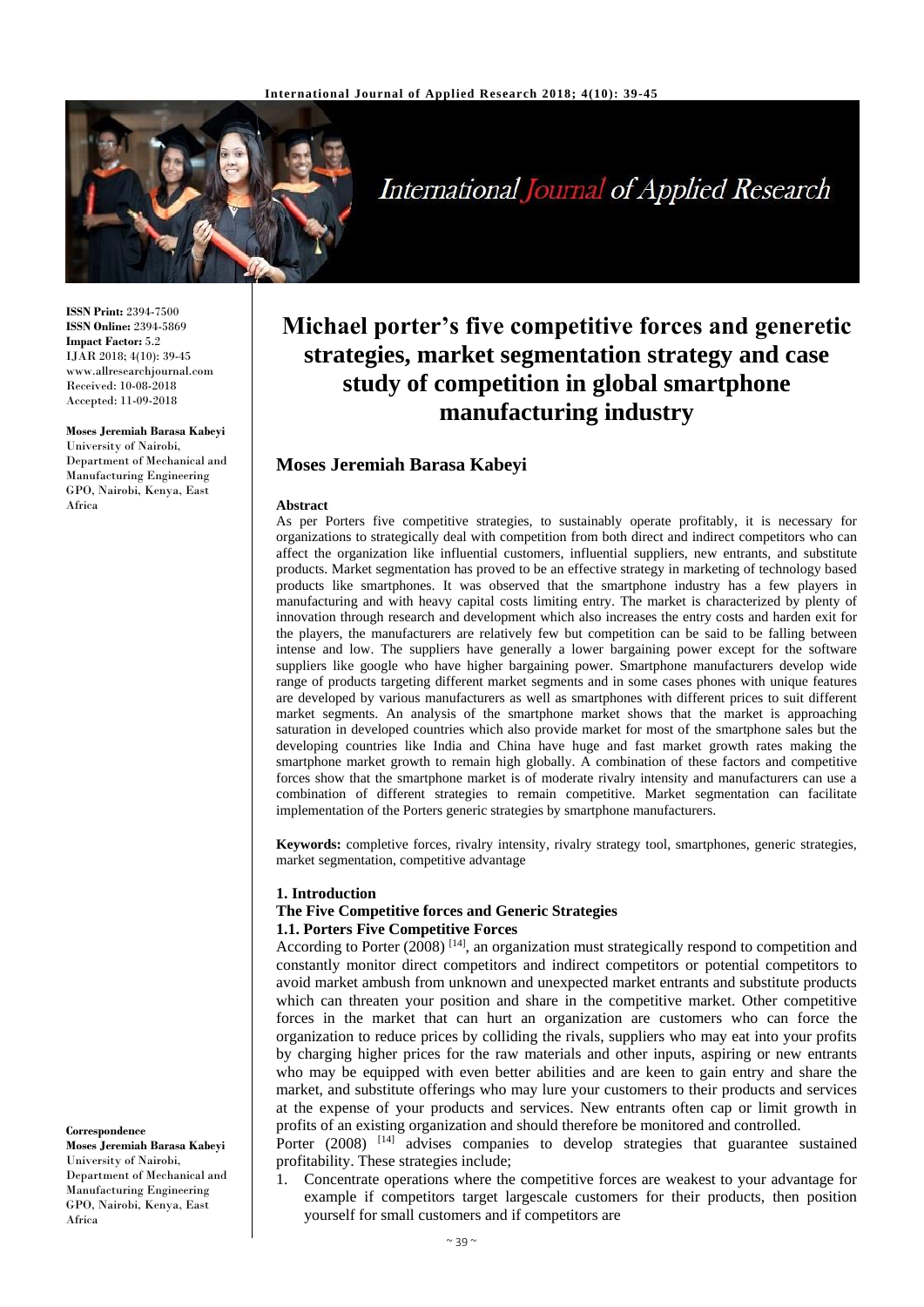Targeting your local market then target the export market which in these cases are areas of weakness.

- 2. Take advantage of market changes or shifts of competitive forces in the market by identifying vacuums that are generated as a result of these changes. As an example, Apple took advantage of the need to sell music through a platform by a competitor to develop an IPod music player which became a market success.
- 3. Manipulate the competitive forces to your advantage using various strategies. For example dilute the power of suppliers through harmonization or standardization of specifications which makes it easier to change suppliers at will, counter customer power by expanding your services and diversification and control competitor initiated price wars by developing unique products. As for the threat of new entrants, scare them away by increasing entry costs and requirements through research and development as well as widening or increasing product access by the customers

## **1.2. Michael Porters Five Generic Strategies**

According to Porter  $(2008)^{[14]}$  and David  $(2011)^{[2]}$ , different strategies allow organizations to gain competitive advantage from three different bases namely:

#### **I. Cost leadership Strategy**

This emphasizes production of standard products at a low per-unit cost or consumers who are price-sensitive. Two alternative types of cost leadership strategies can be defined. Type 1 which is a low-cost strategy that offers products or services to a wide range of customers at the lowest price available on the market. Type 2 is a best-value strategy that offers products or services to a wide range of customers at the best price-value available on the market; the best-value strategy aims to offer customers a range of products or services at the lowest price available compared to a rival's products with similar attributes. Low cost and best value strategies target a large market (David, 2011)<sup>[2]</sup>.

#### **II. Differentiation Strategy**

This is Porter's Type 3 generic strategy, a strategy aimed at producing products and services considered unique in the market and directed at consumers who are relatively priceinsensitive. Best differentiation concentrates on products and services that are hard or expensive for rivals to imitate since competitors are continually trying to copy or benchmark, duplicate, so as to outperform others (David,  $2011$ ) <sup>[2]</sup>.

#### **III. Focus Strategy**

Focus involves producing products and services that fulfill the needs of small groups of consumers in a target market. Two alternative types of focus strategies are low-cost focus strategy that offers products or services to a small range of customers called niche group of customers at low price possible in the market. Best-value focus strategy offers products or services to a small range of customers at the best price-value available on the market. It is also called focused differentiation. It seeks to offer products or services that meet their preferences better than what rivals offer. The difference between the two focus strategies is that low-cost focus offers products or services at the lowest price, whereas Best-value focus strategy offers products/services at higher prices with more features hence the offerings are perceived as the best value.

In line with porter competitive forces larger firms would typically compete on a cost leadership and/or differentiation basis, but smaller firms would rather compete on a focus basis. If the market is large, it is difficult to pursue a focus strategy due to need for economies of scale needed for a low-cost or best-value cost leadership's strategy for competitive advantage (David, 2011)<sup>[2]</sup>.

#### **2. Market Segmentation Strategy for Competitive Advantage**

A market segment refers to a group or subgroup of people, organization with common characteristics that enable them to have identical products and service needs. A consumer market can be segmented based on demographic, geographic, product life cycle, product or service use rate and benefits characteristics or any other identifiable consumer characteristics (Neil, nd). Therefore market segmentation refers to subdividing a market along some commonality, similarity, or kinship so that members in a given segment share something in common (Thomas, 2017) [19] .

Segmentation is based upon development demand side and involves adjustment of product and marketing effort to consumer or user the user requirements. Segmentation involves substantial use of advertisement and sales promotion and is essentially a merchandising strategy  $(Smith, 1995)$  <sup>[20]</sup>. Hunt and Arnett (2014) <sup>[9]</sup> view segmentation as one of the most widely acceptable marketing concept and strategy but warn that segmentation should be grounded in competition theory.

#### **2.1. Target Market Strategies**

Strategies that can be applied in market segmentation include;

- 1. Aggregation strategy where a seller treats a total market as a single market e.g. gasoline market or smartphone market.
- 2. Single segment strategy also known as concentration strategy where focus is on one segment of a total market e.g. Chinese smartphone market, African smartphone market, etc.
- 3. Multiple segment strategy where the organization targets more different groups of potential customers.

#### **2.2. Positioning for market segmentation**

In market segmentation, an organization should decide how best to position itself in relation to competitors for identified market segment. This positioning could be based on price, product design features, distribution method used or unique selling options developed for a given product or service, product lifecycle, and consumers lifestyle.

#### **2.3. Repositioning in market segmentation**

This is a strategy used when changing consumer perception of a brand against competitor offerings. Repositioning is done to sustain in slow growth market or to correct errors/mistakes committed during the positioning phase (Hunt and Arnett, 2014) [9]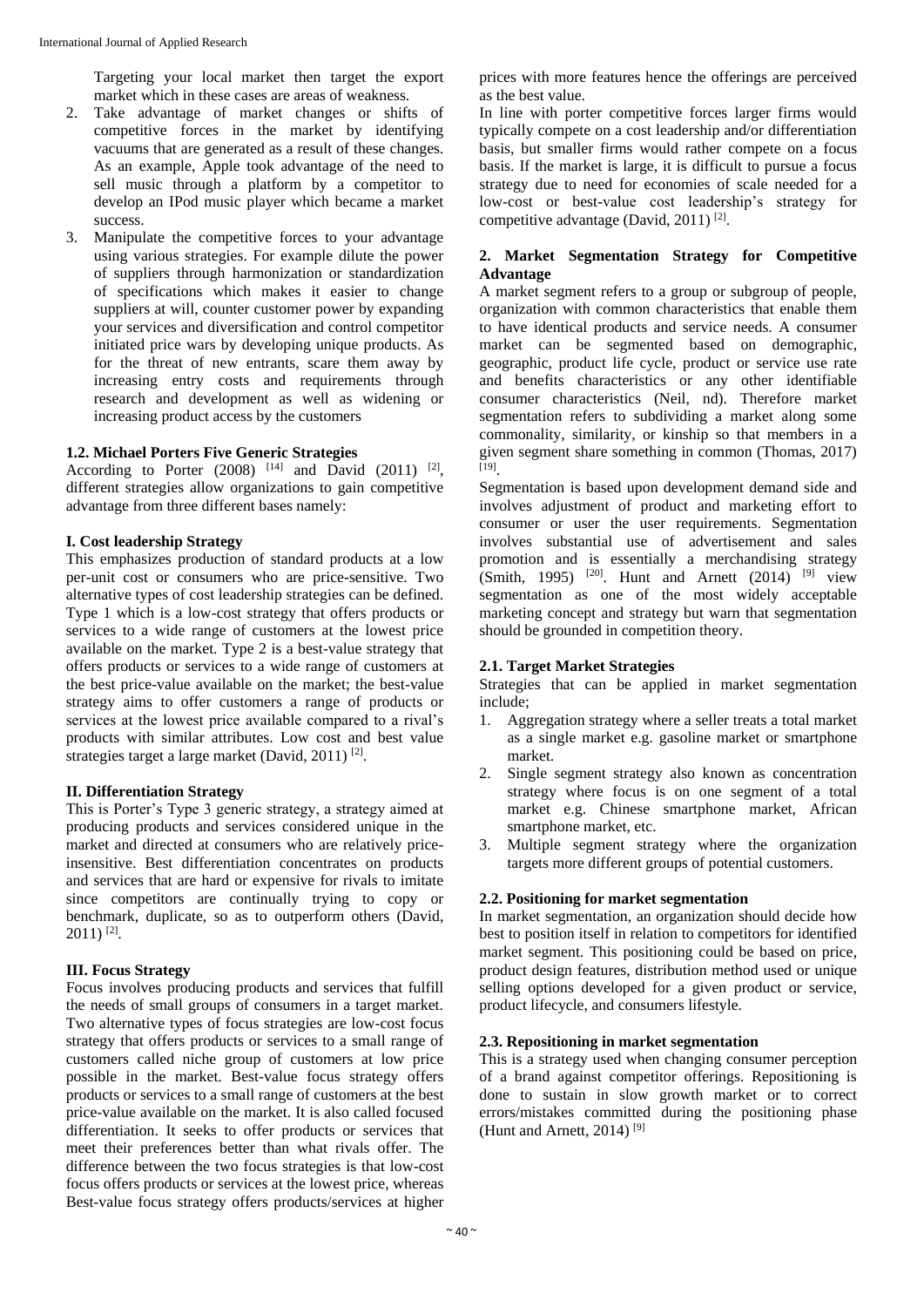### **2.4. Importance of Correctly Identifying and Choosing a Firm's Markets**

Slater, Hult, & Olson (2007)<sup>[18]</sup> noted that business strategy is refers to a set of activities required to create better customer value in the markets with the objective of achieving superior or unique performance. The two strategies or marketing activities required to achieve this objective are:

- 1. The adoption of the best or most appropriate strategic orientation or behaviors e.g. competitor orientation, technology orientation and customer orientation
- 2. Targeting of the right market and market segments which could be the innovators, early adopters, early majority, late majority or the laggards

According to Walker & Ruekert (1987) <sup>[21]</sup> marketers in prospector firms need to be aware of the firms technical capacity when engaging the market while R&D should be customer-oriented when creating new products as well as developing important technologies. They observed that prospectors may not even recognize who their competitors or potential competitors are, instead they are focused on the market and customers. So, prospectors should demonstrate more concern with their target customers and the technology that delivers products to markets than with competitors. Slater, Hult, and Olson (2007)<sup>[18]</sup> noted that Prospectors are the most proactive and innovative of the strategy types. They noted that exploration for new opportunities is a central theme in innovation and that exploration may take the form of "outside-in" processes, that is customer-oriented behaviors, or of "inside-out" processes, which is purely R&D driven innovation. According to Walker & Ruekert  $(1987)$ <sup>[21]</sup> and Miles & Snow (1978)<sup>[12]</sup> prospector business units take an aggressive new product-market position and are often industry pioneers in the creation and development of new technologies, products, and services in the market. As a result of this, they may have little or no reference to competitors or business rivals, but are rather concerned with the customers and the target market.

The early market for innovative products are both innovators and early adopters with innovators being buyers who appreciate innovation for its own sake and are motivated by the idea of being change agents. Therefore to be successful, prospectors should target innovators and adopters not just the entire market. On the other hand early adopters want to use innovation to achieve some revolutionary improvements. They are attracted by highrisk, high-reward projects, and because they envision great gains they are not quite price sensitive. Customers in the early market typically demand personalized solutions and quick-response, highly qualified sales and support services **(**Slater, Hult, & Olson, 2007) [18] .

Gatignon and Xuereb (1997) <sup>[6]</sup> noted that customer orientation significantly improves product performance in the market but only in markets where the demand uncertainty is high. They however noted that market orientation detracts from performance when demand uncertainty is low. In their study on prospector analysis and performance Slater, Hult, and Olson (2007)<sup>[18]</sup> found out that there is no relationship between customer orientation and performance and that there is a negative relationship between targeting the early majority and performance of the product in the market.

### **3. Rivalry Intensity: High and low Intensity**

According to Harrison, Hitt, Hoskisson & Ireland (2008) [8] and Wilkinson (2013)  $[22]$ , the intensity of rivalry among industry competitors is the extent to which firms put pressure on one another and limit each other's performance in an industry. As a result, this reduces profit potential for all firms within the industry. Intensity of rivalry among firms shapes the competitive structure of an industry according to Porter's five forces framework and influences the ability of existing firms to achieve profitability. High intensity makes an industry more competitive while low intensity of competitive rivalry makes an industry less competitive and increases the firms 'profit potential.

#### **3.1. High Intensity of Rivalry in an Industry**

Harrison, Hitt, Hoskisson & Ireland (2008) <sup>[8]</sup> and Wilkinson (2013)<sup>[22]</sup> identified the following Characteristics of high intensity rivalry;

- 1. Significant number of competitors in the market competing for common customers and markets.
- 2. Rate of growth of the industry is low and sellers and manufacturers struggle over same customers.
- 3. The industry requires high fixed costs hence huge capital requirements to enter the market.
- 4. Competing firms tend to have equal capacities in terms of size and ability to outdo each other.
- 5. The level of product differentiation tend to be limited hence customers have limited choices of product and sellers.
- 6. Customers have limited brand loyalty hence keep switching freely between different products and competitors.
- 7. Customers have low switching costs so change to a competitor is much easier and almost flawless
- 8. The rivals have same market share and influence and hence equal chances to win over customers from rivals and vice versa.
- 9. Different strategies are employed by the competitors to outdo one another in the market
- 10. Underutilization of production capacity by the competing organizations.
- 11. There many industry exit barriers forcing players to stay put and struggle for survival and space in the market

#### **3.2. Low Intensity of Rivalry**

Hitt, Hoskisson & Ireland (2008)<sup>[8]</sup> and Wilkinson (2013) [22], identified the following characteristics of low intensity rivalry in the market. :

- 1. The number of competitors in the market is low
- 2. The few competitors have different sizes and abilities
- 3. The business rivals have different size of market share or control hence different influence and control over the markets.
- 4. The rate of growth of the Industry is higher hence more and more customers and markets keep presenting themselves meaning more opportunities.
- 5. Entry costs for the industry are low hence unrestrictive giving room for new entrants
- 6. Wide range of products through differentiation. This provides room for more new markets and strategies enabling competitors to pursue different strategies and markets.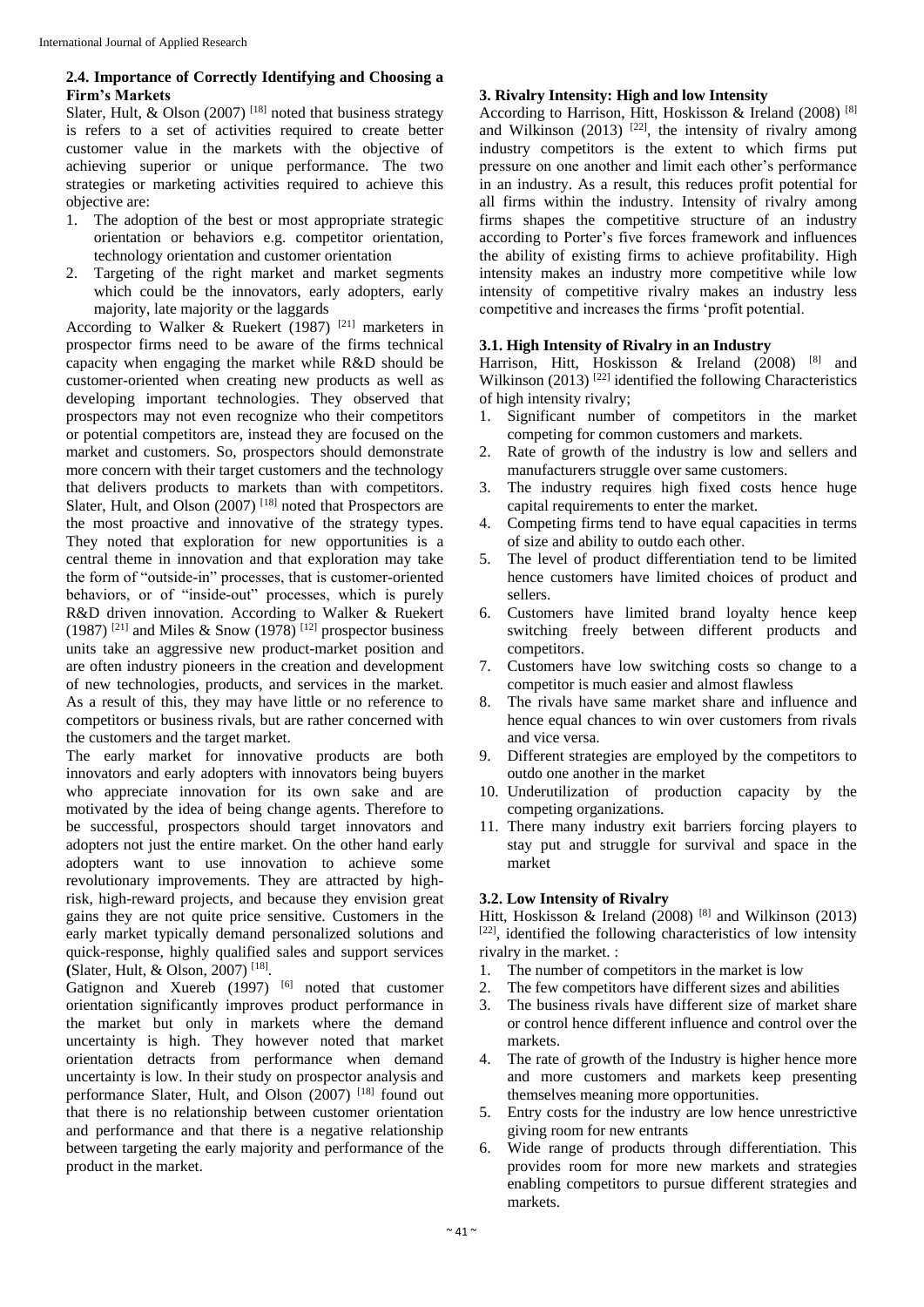- 7. Customer's loyalty to brands is high since choice is limited and so they have to cope with limited options.
- 8. Switching costs by customers are restive or high meaning that it becomes prohibitive to change suppliers or sellers thus customer retention is higher.
- 9. Competitors are not strategically diversified hence apply similar strategies
- 10. Production capacity is fully utilized as the market is ready to absorb production
- 11. Limited exit barriers from the industry by sellers or manufacturer hence investors do not have to struggle so much to keep the business going just like it is easier to enter the market.

Low intensity of rivalry by competitors makes an industry more attractive while increasing profitability for the competing firms (Wilkinson, 2013)<sup>[22]</sup>.

### **Analysis of the Influence of Market Selection in Business Strategy Development**

Market selection is an important step important step to successfully launch a product in a given market. Important considerations in market selection are market size, growth rates, analysis of competitive forces, new product developments, population factors and operating business environment, economic factors and consumer-related factors that influence market potential. Market strategies like exporting and licensing need less investment, but leads to least control of the business while joint venture and 100% ownership have more managerial requirements and capital but enhances control over operations of the organization so it is better to employ different strategies for different markets. The nature and type of the products and services should also be considered because of significant need for after-sales service, or significant amount of contacts with the customer will require direct ownership and control. (Boumphrey, 2016) [1] .

## **4. Overview of Global Smartphone Industry**

## **4.1. Introduction**

A smartphone a handheld personal computer which has extensive computing capabilities, with access to the Internet using both Wi-Fi and mobile broadband. Most smartphones also are built with support for Bluetooth and satellite navigation with modern smartphones having touchscreen color display. Smartphones use a mobile operating system, and are able to process a variety of software components, known as apps (Reisinger, 2017)<sup>[16]</sup>.

#### **4.2. Market Analysis and Potential**

The smartphone industry is one of the fastest growing and dynamic industry mainly due to growing need of internet services, availability of cheap and affordable phone combined with growing internet connectivity around the world. A smartphone is a mobile phone that functions like a computer. It typically has a touchscreen interface, Internet access, and an operating system that can run application software or apps that are integrated with other devices and sensors to provide users information on a real-time basis. The phone can be can be used in a number of applications, including making calls, instant messaging, taking pictures and videos, browsing the Internet, carrying out financial transactions, creating presentations, and analyzing data. Almost 10 years ago, performing these functions without a computer were considered impossible. Key venders are

Apple, Samsung, Huawei, OPPO, Vivo, Xiaomi, Lenovo, LG Electronics, Sony, and ZTE. Other players are ASUSTeK Computer, google, BlackBerry, Gionee Communication Equipment, Micromax, Microsoft, OnePlus, Nokia and Panasonic with the Market driver being rising income levels and increasing consumer spending in emerging markets. As far as the smartphone market is concerned, the main challenge experienced is that developed countries where most of the market exists are reaching market saturation while the market trend today is upcoming possibilities or innovations include with 5G network (Global Information, Inc., 2018) [7] .

As for future potential of smartphone industry presents, developing economies like India are quite have huge potential with an emerging middle-class population of more than 500 million and about 65% of the population aged 35 and below in India. This population benefit, with an increasing smartphone user base of about 340 million, improved data and internet access and affordability, and expanding electronic payment ecosystem supported ambitious Digital India project, is giving fresh impetus to the adoption of e-commerce across the country. India, which is a growing economy and the second largest smartphone market in the world, is prove of huge growth potential for the smartphone industry around the world.

#### **4.3. Intensity of Rivalry within the Smartphone Manufacturing Industry**

This refers to the level of completion between competitors and rivals through advertisements, product quality, price wars, differentiation and other strategies (Johnson, 2014) [10] . Customers are less willing to switch the operating system they are used to while Suppliers such as operating system providers have moderate power in the industry. Inputs for the high-end markets are quite specialized hence suppliers have more bargaining power but not at the low end. Rivalry in the smart phone industry is moderate, because customers tend to have high brand loyalty at the high end of the market. The market does not have many potential substitute of smartphones, but PCs and Tablets can be considered as substitute but not really, thus force of substitutes is moderate low in smartphone industry (Zhuo, 2017) [23] . The industry has huge customer base of over 968 Million worldwide. The Industry is growing at rate of 28- 30% worldwide and at 168.8% in India. Top players in smartphone market include Samsung, Apple, Huawei, Lenovo, Xiomi and LG. Samsung is dominant player in the smartphone market with nearly 25% market share in the second quarter of 2014. This share has come down from 32.2% from a year before. Apple has lost 2% from previous year to settle down at 11% in the second quarter of 2014. On the other hand Xiomi emerged as a new player in the smartphone market which has seen increase in market share from 1.8% to 5.10% in just one year (Sushtend Nexus, 2016) [17] . Analysis shows drops in market share by Samsung and Apple, fewer players with each having different market share, significant product differentiation and a huge growing market especially in India and globally, the rivalry in smartphone industry can be said to be nether low nor high, hence moderate.

However according to Djajadikerta (2017)<sup>[4]</sup>, rivalry in smartphone industry is stiff with the target being standard phone features like the software's used and security, cameras, screens, touchscreen quality. These feature are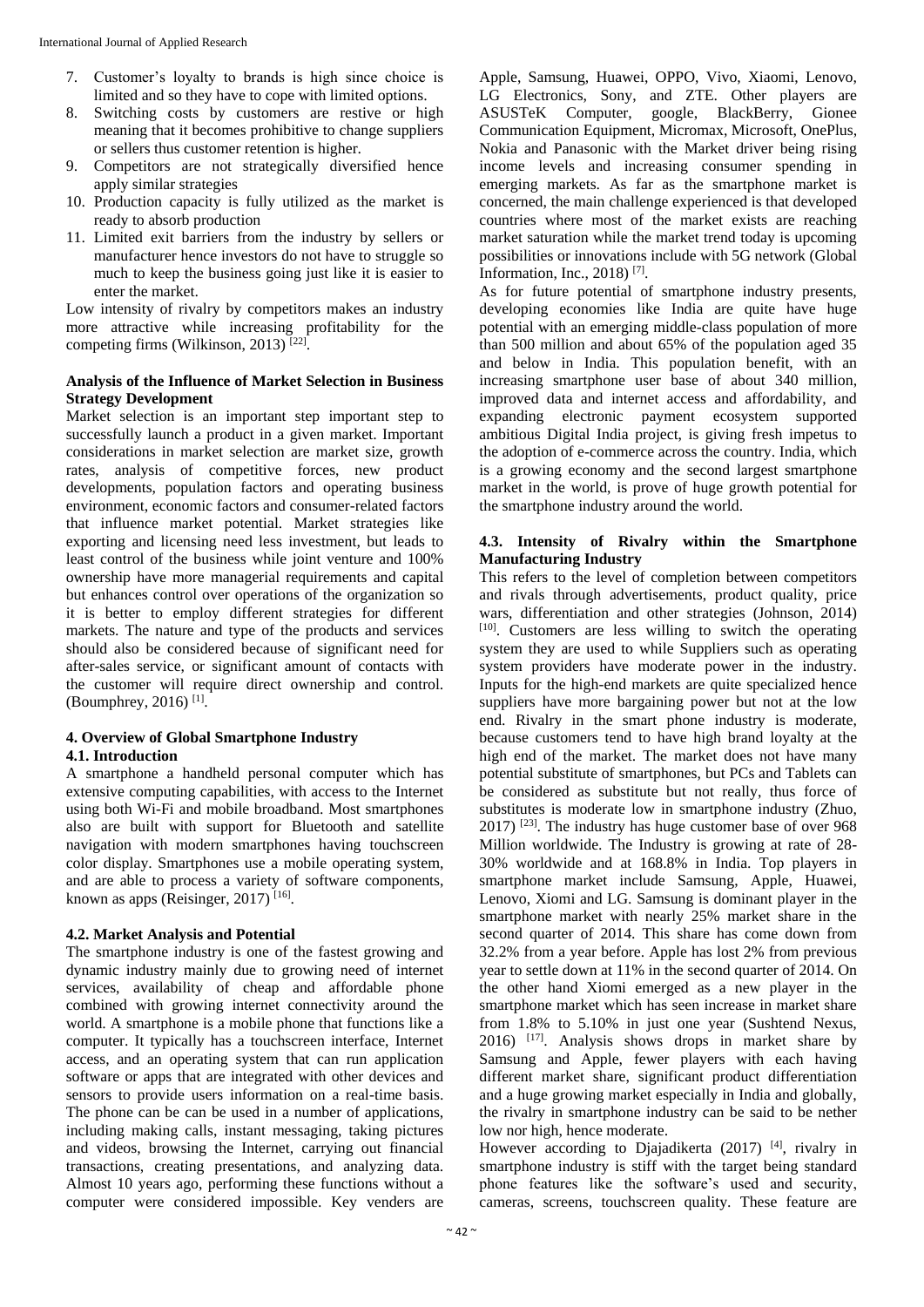relatively easy to imitate and even produce better products to get competitive advantage.

**4.4. Intensity of Supplier Power in Smartphone Industry** This refers to the bargaining power of suppliers which is their ability to exert pressure and influence competitors to increase their prices leading to their profitability and other benefits at the expense to the supplier's profitability and even competitiveness (Johnson, 2014)<sup>[10]</sup>. Pratap (2017)<sup>[13]</sup> on suppliers and their power in the smartphone industry observed that Apple has managed a complex chain of suppliers that are spread globally over several nations including United States, China, Japan, Mexico, Brazil and other countries This huge number of limits their bargaining power with Apple. Apple also maintains excellent control over its suppliers. Switching costs are low for Apple but for suppliers, they would not like losing their business with Apple. At the same time there is no potential of forward integration by the suppliers. Therefore Apples position against its suppliers is strong and while their bargaining power weak. Nokkia on its side relies on its suppliers to supply equipment for their advanced mobile phones and a large number of equipment makers are involved and so which Nokia could switch to.

However the software suppliers for their Smartphones are now Microsoft, who has a high bargaining power. As the leading company in the industry, Nokkia is in a stronger position when bargaining with other suppliers. As a conclusion, there is a moderate threat from the powers of suppliers for Nokkia because although the hardware suppliers have a very low power, Microsoft's power over the software is very high because they're very few other organizations who have the expertise and skills to rival Microsoft.

As for Samsung the bargaining power of suppliers working with Samsung depends on the specific type of supplier. Samsung has about 579 suppliers globally and the company's supply chain includes over 2,700 suppliers in various industries around the world. General parts and components suppliers do not have substantial bargaining power due to the importance of Samsung's order volume and its ability to negotiate prices with suppliers. On the other hand, Google exercises significant bargaining power as the supplier of Android platform due to the lack of alternative platforms available to Samsung. Therefore smartphone manufacturers have a stronger power over suppliers for most parts but the software's used with Google and Microsoft having an upper hand (Pratap, 2017)<sup>[13]</sup>.

This shows that not all suppliers for smartphone manufacturers have the same influence with software suppliers having more power over the manufacturers compared to parts manufacturers.

## **4.5. Threat of Substitutes**

Threat of substitutes refers to the level to which products and services can be exchanged with other products and services in the competitive market (Johnson, 2014)  $[10]$ . Smartphones can be substituted by tablets in the market which have similarities in terms of device interface, apps and functionality. However, smartphones may prove quite attractive to more customers because with similar capabilities, they come in unique shapes, sizes and functionalities (Djajadikerta, 2017)<sup>[4]</sup>.

### **4.6. Threat of New Entrants**

According to Porter  $(2008)$  [14] new entrants influence the level of profitability and industry attractiveness and identifies six barriers to new entrants. The startup costs for new smartphone manufacturers are extremely high hence low threat by new entrants as this makes entry difficult. However few entrants continue to join the industry particularly those targeting low and middle class customers. For example MicroMax joined the industry in 2010 and become the tenth largest smartphone company in the world (Djajadikerta, 2017) [4] .

#### **4.6. Purchasing Power of Buyers**

Bargaining power of buyers refers to the ability of buyers to exert pressure or influence competitors in an industry leading to their profit reductions, better quality and better services at the expense of the competitors (Johnson, 2014) [10]. Smartphone manufacturers like Samsung and Blackberry need the customers who at the same time can easily be lured by the rivals products and prices. This ultimately grants smartphone customers moderate to high bargaining power over the smartphone manufactures. With low switching costs, their position bargaining power is further strengthened. The customer demand is elastic and highly price sensitive (Djajadikerta, 2017)<sup>[4]</sup>. Therefore to manage buyer power, smartphone manufacturers should develop affordable, diverse and easily accessible phones.

#### **4.7. Recommendations for Smartphone Manufacturers to Gain Competive Advantage**

For sustainable long-term profitability by smartphone manufacturers and guaranteed leadership, the companies should reshape the competitive forces to their advantage as follows;

- 1. Manage competitor initiated price wars by making smartphones that differ significantly from competitor's offerings. This will ensure that the products are unique and this way give the manufacturer a competitive advantage.
- 2. Discourage new entrants by increasing capital requirements for investments and this can be realized heavy investment in innovation, research and development. Heavy investments and maintenance in distribution channels will also deter new entrants from market entry or displacing incumbent's manufacturers from the shelves. Price wars can also keep off new entrants when incumbents decide to utilize their economies of scale. Incumbents should also have sufficient war chest in terms of excess capacity, excess cash reserves and unutilized borrowing power and making switching costs high. Smartphone manufacturers and sellers should develop strong distribution networks by investing in them and also invest in research and development. This will significantly increase the entry requirements and limit or discourage new entrants (David, 2011)<sup>[2]</sup>.
- 3. To contain customer power smartphone manufacturers should expand their product range and service to make it difficult to leave for a different manufacturers or products. Retaining customers through will significantly reduce their bargaining power at the advantage of the smartphone manufacturers.
- 4. To neutralize supplier power standardize product specifications so that parts it becomes easier for the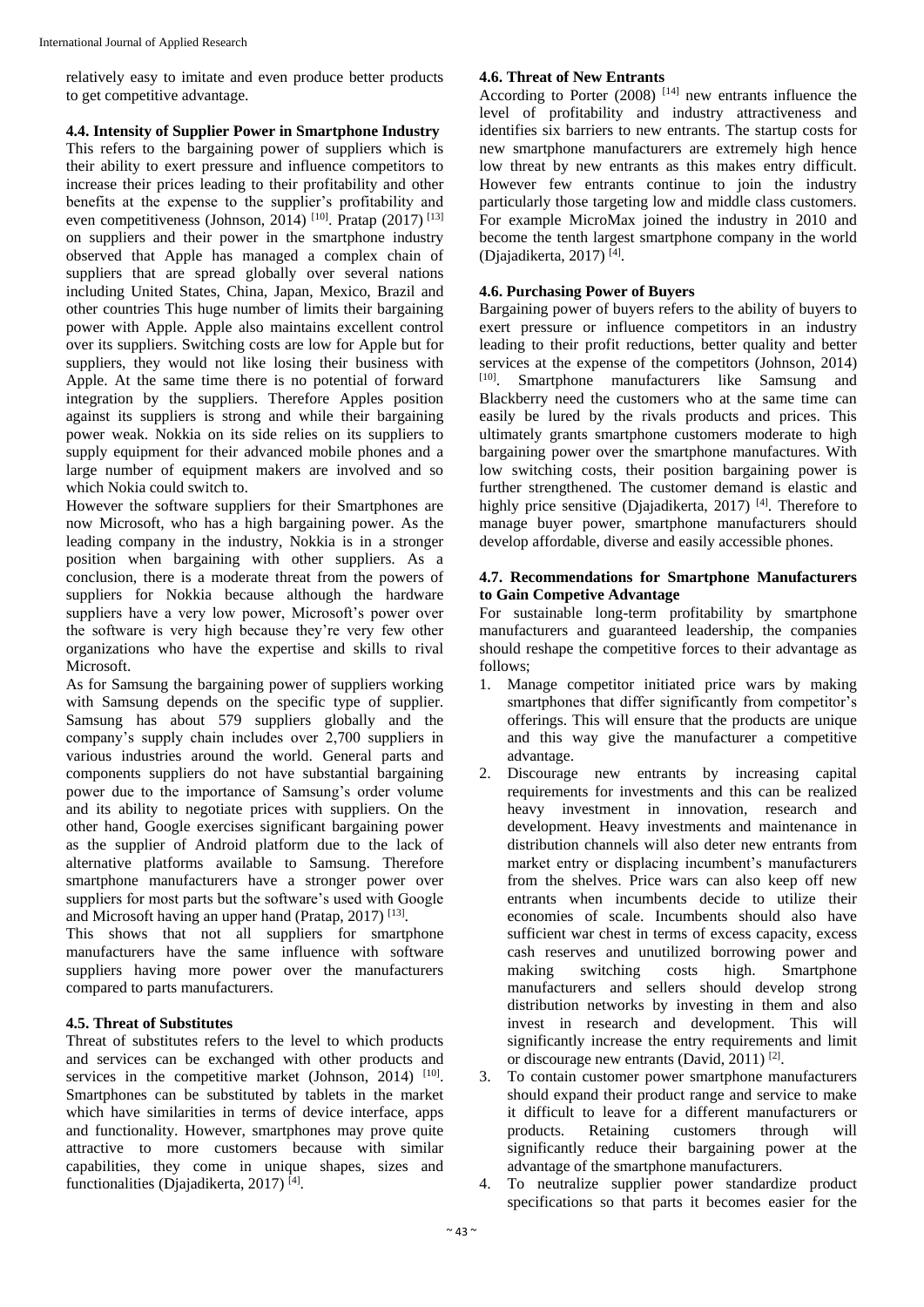smartphone manufacturer to switch among vendors when necessary. Also make use of several suppliers around the world and not just relying on a few localized vendors at the next door. If suppliers seek huge profits smartphone manufacturers can credibly threaten to integrate backward and produce the industry's product themselves if vendors become too much profit seeking. In such like cases, investing or threatening to invest in own supplies can help tame or neutralize the suppliers and their power or influence (Dyer, Godfrey, Jensen, & Bryce, 2016)<sup>[5]</sup>.

- 5. Manage the threat of substitutes by offering phones with better value, easier access to the markets and customers, value added products and services with increased product functionalities and quality at affordable or reasonable prices. Through alliances and cooperation with authorities, substitute smartphones in the name of generics and copy cats should be legally controlled. Manufacturers should avoid scenarios where substitutes offer attractive price-performance tradeoff to smartphones.
- 6. Apply market segmentation as a competitive strategy to facilitate implementation of Porters generic strategies like differentiation and focus.

#### **5. Conclusion**

Porter's five competitive forces and generic strategies continue to be effective and relevant to completive markets like fast growing smartphone industry. Analysis of the smartphone industry shows an industry with plenty of innovation through research and development which also increases the entry costs and harden exit for the players. The industry has relatively fewer manufacturers but competition can be said to be falling between intense and low. The suppliers have generally a lower bargaining power except for the software suppliers like google. Manufacturers develop wide range of products targeting different market segments and in some cases phones with unique features are developed by various manufacturers. An analysis of the smartphone market shows that the market is approaching saturation in developed countries which also provide market for most of the smartphone sales but the developing countries like India and China have huge and fast growing markets. This makes the smartphone market growth remain high. A combination of these factors and competitive forces show that the smartphone market is of moderate intensity. With product differentiation and diversification, market segmentation for smartphone manufacturers can be an effective marketing strategy for competive advantage.

#### **6. References**

- 1. Boumphrey S. How to perfect your market entry strategy. Euromonitor International. 2016. Retrieved from https://blog.euromonitor.com/2016/12/perfect-market-
- entry-strategy.html 2. David FR. Strategic management concepts and cases. Upper Saddle River, New Jersey: Prentice, 2011.
- 3. Dedrick J, Kraemer KL. Economic Research Working, Intangible assets and value capture in global value chains: the smartphone industry, 2017, 41. Retrieved from

http://www.wipo.int/edocs/pubdocs/en/wipo\_pub\_econ stat\_wp\_41.pdf

- 4. Djajadikerta NF. Will implementing android operating system into Blackberry Limited's products provide them with the much needed support to improve their financial situation? The International Journal of Business & Management. 2017; 5(5):127-132. Retrieved from www.theijbm.com/force\_download.php?file\_path=wpcontent/uploads/...pdf
- 5. Dyer JH, Godfrey P, Jensen R, Bryce D. Strategic management: Concepts and tools for creating real world strategy. Hoboken, NJ: John Wiley & Sons, 2016.
- 6. Gatignon H, Xuereb J-M. Strategic orientation of the firm and new product performance. Journal of Marketing Research. 1997; 34(1):77-90. Retrieved from https://flora.insead.edu/fichiersti\_wp/Inseadwp1995/95- 42.pdf
- 7. Global Information Inc. Global Smartphone Market, 2018, 2017-2021. https://www.giiresearch.com/report/infi323567-globalsmartphone-market.html
- 8. Harrison JS, Hitt MA, Hoskisson RER, Ireland D. Competing for advantage. United States: Thomson South-Western, 2008. Retrieved from https://www.researchgate.net/publication/235476076\_C ompeting\_for\_Advantage
- 9. Hunt SD, Arnett DB. Market Segmentation Strategy, Competitive Advantage, and Public Policy: Grounding Segmentation Strategy in Resource-Advantage Theory.
- 10. Australasian Marketing Journal. 2004; 12(1):7-12. Retrieved from https://www.sciencedirect.com/science/article/abs/pii/S 144135820470083X
- 11. Johnson MLSL. The 5 Competitive Forces Framework in a technology mediated environment. Do these forces still hold in the industry of the  $21<sup>st</sup>$  century, 2014. Retrieved from the state of  $\sim$ https://essay.utwente.nl/66196/1/Johnson\_BA\_MB.pdf
- 12. Neil Armstrong N. (N.D.). Market research & developing a marketing plan. Retrieved from http://www.regionalbusiness.ca/images/pdfs/market\_res earch\_guide.pdf
- 13. Miles RE, Snow CC. Organizational Strategy, Structure and Process. Academy of Management. 1978; 3(3):546- 564. Retrieved from https://www.jstor.org/stable/pdf/257544.pdf?refreqid=e xcelsior%
- 14. Pratap A. Porter's Five Forces Analysis of Apple Inc.<br>cheshnotes, 2017. Retrieved from cheshnotes. 2017. Retrieved from https://www.cheshnotes.com/2017/02/porters-fiveforces-analysis-of-apple-inc/
- 15. Porter ME. The five competitive forces that shape strategy. Harvard Business Review. 2008; 86(1):78-93. Retrieved from https://cb.hbsp.harvard.edu/cbmp/pl/71270434/7127043 8/fc8e5ea411
- 16. PWC. Balancing superior customer experience and data protection: The next challenge for Indian e-commerce**.** Tech World. 2018. Retrieved from https://www.pwc.in/assets/pdfs/industries/technology/te chworld-may-2018.pdf
- 17. Reisinger D. Worldwide smartphone user base hits 1 billion [Weblog]. 2017. Retrieved from https://www.cnet.com/news/worldwide-smartphoneuser-base-hits-1-billion/